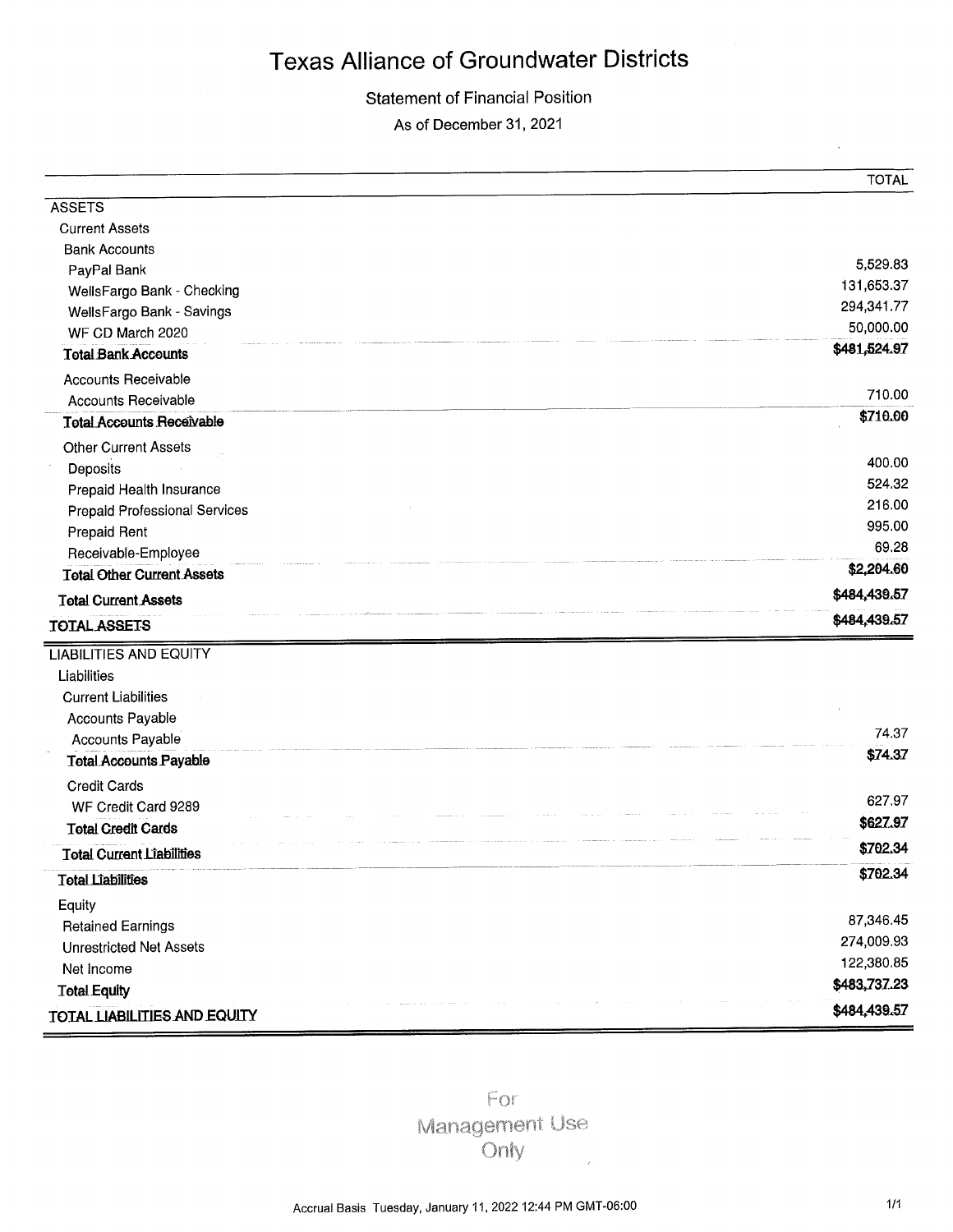### **Statement of Activity**

December 2021

|                                    |                 | <b>TOTAL</b>          |
|------------------------------------|-----------------|-----------------------|
|                                    | <b>DEC 2021</b> | OCT - DEC, 2021 (YTD) |
| Income                             |                 |                       |
| Interest Income                    | 2.91            | 7.92                  |
| Meeting Income                     |                 |                       |
| Regular Business Meeting Income    | 3,090.00        | 3,090.00              |
| <b>Technical Training Income</b>   | 1,175.00        | 1,175.00              |
| <b>Total Meeting Income</b>        | 4,265.00        | 4,265.00              |
| <b>Member Dues</b>                 |                 |                       |
| Membership Dues - Associates       | 10,080.00       | 42,110.00             |
| Membership Dues - Voting           | 9,990.00        | 132,700.00            |
| <b>Total Member Dues</b>           | 20,070.00       | 174,810.00            |
| Total Income                       | \$24,337.91     | \$179,082.92          |
| <b>GROSS PROFIT</b>                | \$24,337.91     | \$179,082.92          |
| Expenses                           |                 |                       |
| <b>Meeting Expenses</b>            |                 |                       |
| Regular Business Meeting Expenses  | $-178.34$       | $-178.34$             |
| <b>Technical Training Expenses</b> | 27.81           | 27.81                 |
| <b>Total Meeting Expenses</b>      | $-150.53$       | $-150.53$             |
| Office Expense                     |                 |                       |
| Cell Phone                         | 240.00          | 720.00                |
| Clerical Duties, Taxes & Fees      |                 | 53.74                 |
| Office Phone                       | 36,21           | 108.09                |
| Postage and PO Box                 |                 | 284.00                |
| Rent                               | 995.00          | 2,985.00              |
| Software                           | 122.30          | 399.36                |
| Supplies                           | 27.50           | 27.50                 |
| Website & IT Services              | 180.54          | 541.62                |
| <b>Total Office Expense</b>        | 1,601.55        | 5,119.31              |
| Personnel                          |                 |                       |
| <b>Executive Director</b>          |                 |                       |
| Health Insurance Reimburse         | 580.00          | 1,740.00              |
| <b>Payroll Taxes</b>               | 605.62          | 1,816.88              |
| Retirement                         | 475.00          | 1,425.00              |
| Salaries                           | 7,916.67        | 23,750.01             |
| <b>Total Executive Director</b>    | 9,577.29        | 28,731.89             |
| Health Insurance-Group Plan        | 524.32          | 1,572.96              |

For **Management Use** Only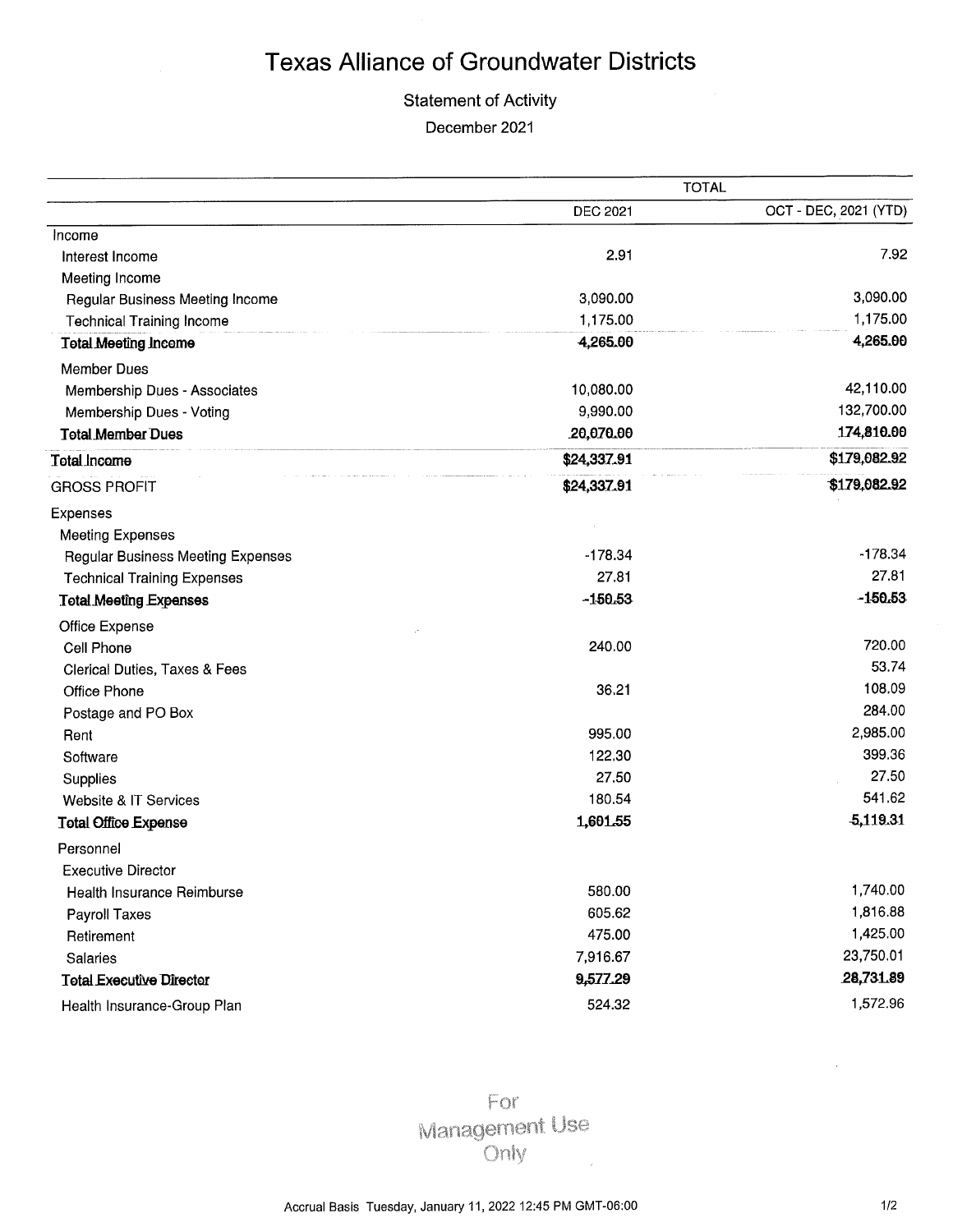### **Statement of Activity**

December 2021

 $\sim 10$ 

|                                    |                 | <b>TOTAL</b>          |
|------------------------------------|-----------------|-----------------------|
|                                    | <b>DEC 2021</b> | OCT - DEC, 2021 (YTD) |
| Staff                              |                 |                       |
| Payroll Taxes                      | 388.87          | 1,166.62              |
| Retirement                         | 305.00          | 915.00                |
| <b>Salaries</b>                    | 5,083.33        | 15,249.99             |
| <b>Total Staff</b>                 | $-5,777.20$     | 17,331.61             |
| <b>Total Personnel</b>             | 15,878.81       | 47,636.46             |
| <b>Professional Services</b>       |                 |                       |
| Audit/Tax Return                   | 2,000.00        | 2,000.00              |
| Payroll/Bookkeeping/Banking        | 134.37          | 403.11                |
| <b>Texas Legislative Service</b>   | 143.33          | 429.99                |
| <b>Total Professional Services</b> | 2,277.70        | 2,833.10              |
| Travel/Confer/Dues/Outreach        |                 |                       |
| <b>Conference Fees</b>             |                 | 75.00                 |
| Member Dues/Registrations          |                 | 195.00                |
| Outreach                           |                 | 30.36                 |
| Parking                            | 4.50            | 11.00                 |
| <b>Travel and Hotel/Mileage</b>    | 99.46           | 952.37                |
| Total Travel/Confer/Dues/Outreach  | 103.96          | 1,263.73              |
| <b>Total Expenses</b>              | \$19,711.49     | \$56,702.07           |
| <b>NET OPERATING INCOME</b>        | \$4,626.42      | \$122,380.85          |
| <b>NET INCOME</b>                  | \$4,626.42      | \$122,380.85          |

For Management Use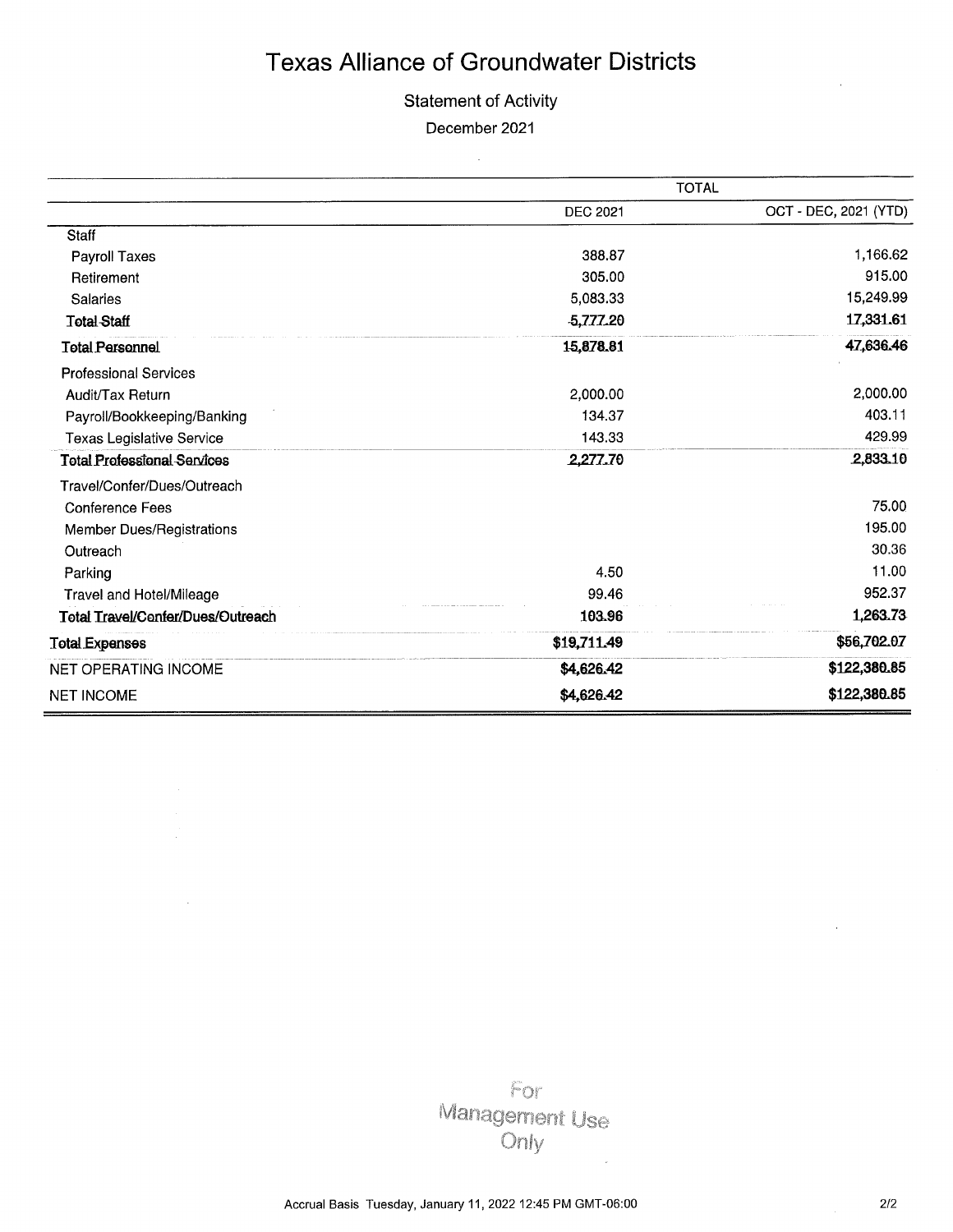### Budget vs. Actuals: FY22Budget - FY22 P&L

October 2021 - September 2022

|                                          |               |               | <b>TOTAL</b>       |             |
|------------------------------------------|---------------|---------------|--------------------|-------------|
|                                          | <b>ACTUAL</b> | <b>BUDGET</b> | <b>OVER BUDGET</b> | % OF BUDGET |
| Income                                   |               |               |                    |             |
| Interest Income                          | 7.92          |               | 7.92               |             |
| Meeting Income                           |               |               |                    |             |
| <b>PFIA Training</b>                     | 175.00        | 3,900.00      | $-3,725.00$        | 4.49%       |
| Regular Business Meeting Income          | 6,135.00      | 32,000.00     | $-25,865.00$       | 19.17%      |
| <b>Technical Training Income</b>         | 2,150.00      | 5,000.00      | $-2,850.00$        | 43.00%      |
| <b>Texas Groundwater Summit</b>          |               | 60,000.00     | $-60,000.00$       |             |
| <b>Total Meeting Income</b>              | 8,460.00      | 100,900.00    | $-92,440.00$       | 8.38%       |
| <b>Member Dues</b>                       |               |               |                    |             |
| Membership Dues - Associates             | 42,110.00     | 48,000.00     | $-5,890.00$        | 87.73%      |
| Membership Dues - Voting                 | 132,700.00    | 127,000.00    | 5,700.00           | 104.49%     |
| <b>Total Member Dues</b>                 | 174,810.00    | 175,000.00    | $-190.00$          | 99.89%      |
| <b>Total Income</b>                      | \$183,277.92  | \$275,900.00  | $$ -92,622.08$     | 66.43%      |
| <b>GROSS PROFIT</b>                      | \$183,277.92  | \$275,900.00  | $$ -92,622.08$     | 66.43%      |
| Expenses                                 |               |               |                    |             |
| <b>Meeting Expenses</b>                  |               |               |                    |             |
| <b>Meeting Supplies</b>                  |               | 1,500.00      | $-1,500.00$        |             |
| <b>Regular Business Meeting Expenses</b> | $-837.56$     | 11,000.00     | $-11,837.56$       | $-7.61%$    |
| <b>Technical Training Expenses</b>       | 48.16         | 2,000.00      | $-1,951.84$        | 2.41 %      |
| <b>Total Meeting Expenses</b>            | $-789.40$     | 14,500.00     | $-15,289.40$       | $-5.44%$    |
| Office Expense                           |               |               |                    |             |
| Cell Phone                               | 720.00        | 2,880.00      | $-2,160.00$        | 25.00%      |
| Clerical Duties, Taxes & Fees            | 53.74         | 500.00        | $-446.26$          | 10.75%      |
| Furniture and Equipment                  | $-155.94$     | 1,500.00      | $-1,655.94$        | $-10.40%$   |
| Office Phone                             | 127.09        | 490.00        | $-362.91$          | 25.94 %     |
| Postage and PO Box                       | 284.00        | 300.00        | $-16.00$           | 94.67%      |
| Rent                                     | 2,985.00      | 12,600.00     | $-9,615.00$        | 23.69%      |
| Software                                 | 399.36        | 2,800.00      | $-2,400.64$        | 14.26%      |
| Supplies                                 | 27.50         | 1,000.00      | $-972.50$          | 2.75%       |
| Website & IT Services                    | 741.33        | 2,500.00      | $-1,758.67$        | 29.65%      |
| <b>Total Office Expense</b>              | 5,182.08      | 24,570.00     | $-19,387.92$       | 21.09%      |
| Personnel                                |               |               |                    |             |
| <b>Executive Director</b>                |               |               |                    |             |
| Health Insurance Reimburse               | 1,740.00      | 6,960.00      | $-5,220.00$        | 25.00%      |
| Payroll Taxes                            | 1,816.88      | 8,217.00      | $-6,400.12$        | 22.11 %     |
| Retirement                               | 1,425.00      | 5,700.00      | $-4,275.00$        | 25.00 %     |
| Salaries                                 | 23,750.01     | 95,000.00     | -71,249.99         | 25.00 %     |
| <b>Total Executive Director</b>          | 28,731.89     | 115,877.00    | $-87,145.11$       | 24.80%      |
| Health Insurance-Group Plan<br>Staff     | 1,572.96      | 6,700.00      | $-5,127.04$        | 23.48%      |
| Payroll Taxes                            | 1,166.62      | 4,945.00      | $-3,778.38$        | 23.59%      |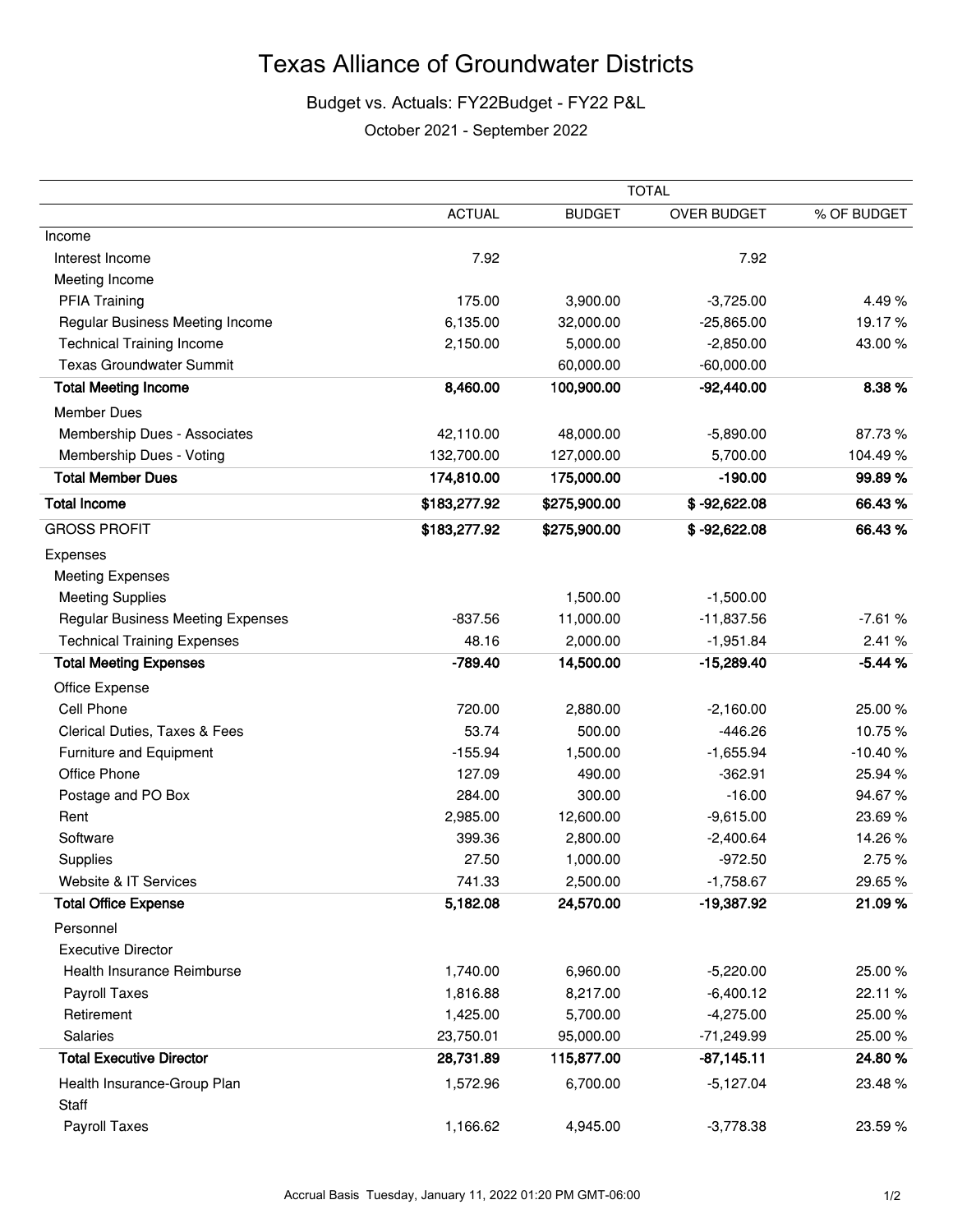### Budget vs. Actuals: FY22Budget - FY22 P&L

October 2021 - September 2022

|                                          |               |               | <b>TOTAL</b>       |             |
|------------------------------------------|---------------|---------------|--------------------|-------------|
|                                          | <b>ACTUAL</b> | <b>BUDGET</b> | <b>OVER BUDGET</b> | % OF BUDGET |
| Retirement                               | 915.00        | 3,660.00      | $-2,745.00$        | 25.00 %     |
| <b>Salaries</b>                          | 15,249.99     | 61,000.00     | $-45,750.01$       | 25.00%      |
| <b>Total Staff</b>                       | 17,331.61     | 69,605.00     | $-52,273.39$       | 24.90%      |
| <b>Total Personnel</b>                   | 47,636.46     | 192,182.00    | -144,545.54        | 24.79%      |
| <b>Professional Services</b>             |               |               |                    |             |
| Audit/Tax Return                         | 2,000.00      | 5,050.00      | $-3,050.00$        | 39.60 %     |
| <b>Contracted Services</b>               |               | 5,000.00      | $-5,000.00$        |             |
| Insurance - Bonds                        |               | 2,500.00      | $-2,500.00$        |             |
| Payroll/Bookkeeping/Banking              | 403.11        | 4,500.00      | $-4,096.89$        | 8.96%       |
| <b>PFIA</b> Instructor                   |               | 2,500.00      | $-2,500.00$        |             |
| <b>Texas Legislative Service</b>         | 573.32        | 1,840.00      | $-1,266.68$        | 31.16%      |
| <b>Total Professional Services</b>       | 2.976.43      | 21,390.00     | $-18,413.57$       | 13.92 %     |
| Travel/Confer/Dues/Outreach              |               |               |                    |             |
| <b>Conference Fees</b>                   | 75.00         | 3,500.00      | $-3,425.00$        | 2.14%       |
| Member Dues/Registrations                | 195.00        | 1,000.00      | $-805.00$          | 19.50 %     |
| Outreach                                 | 30.36         | 2,000.00      | $-1,969.64$        | 1.52%       |
| Parking                                  | 11.00         | 500.00        | $-489.00$          | 2.20%       |
| Travel and Hotel/Mileage                 | 952.37        | 4,500.00      | $-3,547.63$        | 21.16%      |
| <b>Total Travel/Confer/Dues/Outreach</b> | 1,263.73      | 11,500.00     | $-10,236.27$       | 10.99%      |
| <b>Total Expenses</b>                    | \$56,269.30   | \$264,142.00  | \$-207,872.70      | 21.30%      |
| <b>NET OPERATING INCOME</b>              | \$127,008.62  | \$11,758.00   | \$115,250.62       | 1,080.19%   |
| <b>NET INCOME</b>                        | \$127,008.62  | \$11,758.00   | \$115,250.62       | 1,080.19%   |

#### **Note**

Includes January revenues of \$4,627.77 January expenses of: Meeting expenses \$-638.87 Website &IT services \$181.54 Texas Legislative Service \$43.33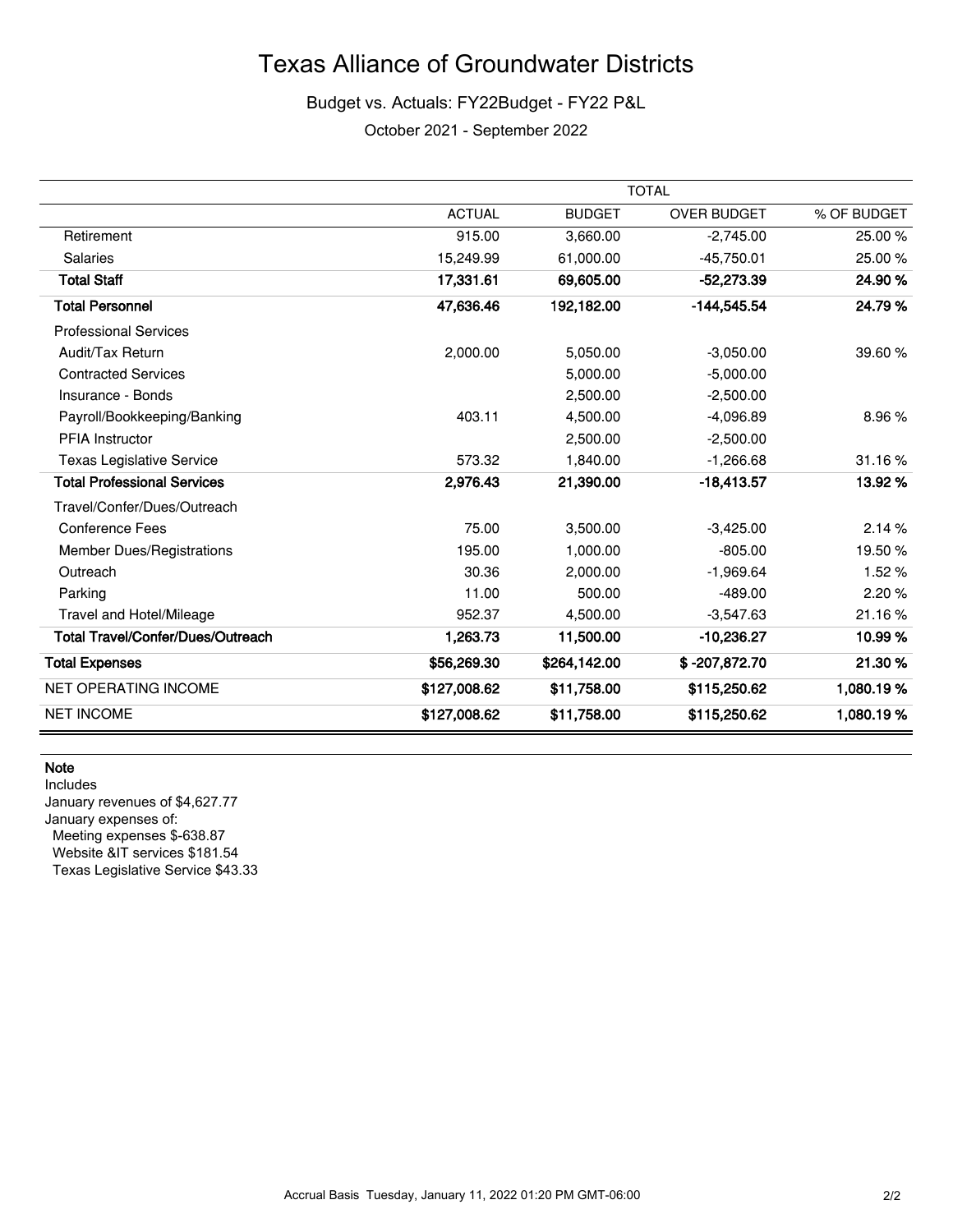#### Profit and Loss Detail

December 2021

 $\mathcal{L}$ 

| DATE                      | TRANSACTION NAME<br><b>TYPE</b>                  |                                                       | MEMO/DESCRIPTION                                                                                                                                                             |            | AMOUNT BALANCE |
|---------------------------|--------------------------------------------------|-------------------------------------------------------|------------------------------------------------------------------------------------------------------------------------------------------------------------------------------|------------|----------------|
| Ordinary Income/Expenses  |                                                  |                                                       |                                                                                                                                                                              |            |                |
| Income                    |                                                  |                                                       |                                                                                                                                                                              |            |                |
| Interest Income           |                                                  |                                                       |                                                                                                                                                                              |            |                |
| 12/03/2021                | Deposit                                          |                                                       | <b>INTEREST PAYMENT</b>                                                                                                                                                      | 0.41       | 0.41           |
| 12/31/2021                | Deposit                                          |                                                       | <b>INTEREST PAYMENT</b>                                                                                                                                                      | 2.50       | 2.91           |
| Total for Interest Income |                                                  |                                                       |                                                                                                                                                                              | \$2.91     |                |
|                           |                                                  |                                                       |                                                                                                                                                                              |            |                |
| Meeting Income            |                                                  |                                                       |                                                                                                                                                                              |            |                |
|                           | Regular Business Meeting Income                  |                                                       |                                                                                                                                                                              | 180.00     | 180.00         |
|                           | 12/07/2021 Sales Receipt                         | Amber Blount                                          | Registration for "Winter 2022 Regular Business Meeting" (08 Feb 2022 2:15 PM - 09 Feb<br>2022 12:00 PM, Sonesta Bee Cave Austin),                                            |            |                |
|                           | 12/07/2021 Sales Receipt                         | Jonna Weatherby                                       | Registration for "Winter 2022 Regular Business Meeting" (08 Feb 2022 2:15 PM - 09 Feb<br>2022 12:00 PM, Sonesta Bee Cave Austin),                                            | 155.00     | 335.00         |
|                           | 12/09/2021 Sales Receipt                         | Guad Co<br>Groundwater                                | Registration for "Winter 2022 Regular Business Meeting" (08 Feb 2022 2:15 PM - 09 Feb<br>2022 12:00 PM, Sonesta Bee Cave Austin),                                            | 180.00     | 515.00         |
|                           | 12/09/2021 Sales Receipt                         | Doug SHaw                                             | Registration for "Winter 2022 Regular Business Meeting" (08 Feb 2022 2:15 PM - 09 Feb<br>2022 12:00 PM, Sonesta Bee Cave Austin),                                            | 180.00     | 695.00         |
|                           | 12/13/2021 Sales Receipt                         | David Bailey                                          | Registration for "Winter 2022 Regular Business Meeting" (08 Feb 2022 2:15 PM - 09 Feb<br>2022 12:00 PM, Sonesta Bee Cave Austin),                                            | 180.00     | 875.00         |
| 12/13/2021                | <b>Sales Receipt</b>                             | Janet Guthrie 1                                       | Registration for "Winter 2022 Regular Business Meeting" (08 Feb 2022 2:15 PM - 09 Feb<br>2022 12:00 PM, Sonesta Bee Cave Austin),                                            | 155.00     | 1,030.00       |
|                           | 12/13/2021 Sales Receipt                         | <b>Blanton &amp; Associates</b><br>- Associate Member | Registration for "Winter 2022 Regular Business Meeting" (08 Feb 2022 2:15 PM - 09 Feb<br>2022 12:00 PM, Sonesta Bee Cave Austin),                                            | 180.00     | 1,210.00       |
|                           | 12/13/2021 Sales Receipt                         | Jacob Hernandez                                       | Registration for "Winter 2022 Regular Business Meeting" (08 Feb 2022 2:15 PM - 09 Feb<br>2022 12:00 PM, Sonesta Bee Cave Austin),                                            | 180.00     | 1.390.00       |
|                           | 12/13/2021 Sales Receipt                         | Slate Williams                                        | Registration for "Winter 2022 Regular Business Meeting" (08 Feb 2022 2:15 PM - 09 Feb<br>2022 12:00 PM, Sonesta Bee Cave Austin),                                            | 180.00     | 1,570.00       |
|                           | 12/13/2021 Sales Receipt                         | John Martin                                           | Registration for "Winter 2022 Regular Business Meeting" (08 Feb 2022 2:15 PM - 09 Feb<br>2022 12:00 PM, Sonesta Bee Cave Austin),                                            | 180.00     | 1,750.00       |
|                           | 12/15/2021 Sales Receipt                         | Carrie Dodson                                         | Registration for "Winter 2022 Regular Business Meeting" (08 Feb 2022 2:15 PM - 09 Feb<br>2022 12:00 PM, Sonesta Bee Cave Austin),                                            | 155.00     | 1,905.00       |
| 12/15/2021                | Sales Receipt                                    | Carrie Dodson                                         | Registration for "Winter 2022 Regular Business Meeting" (08 Feb 2022 2:15 PM - 09 Feb<br>2022 12:00 PM, Sonesta Bee Cave Austin),                                            | 155.00     | 2,060.00       |
|                           | 12/16/2021 Sales Receipt                         | Vic Hilderbran                                        | Registration for "Winter 2022 Regular Business Meeting" (08 Feb 2022 2:15 PM - 09 Feb<br>2022 12:00 PM, Sonesta Bee Cave Austin),                                            | 180.00     | 2,240.00       |
|                           | 12/17/2021 Sales Receipt                         | Barry Miller                                          | Registration for "Winter 2022 Regular Business Meeting" (08 Feb 2022 2:15 PM - 09 Feb<br>2022 12:00 PM, Sonesta Bee Cave Austin),                                            | 155.00     | 2,395.00       |
|                           | 12/20/2021 Sales Receipt                         | Andy Garza                                            | Registration for "Winter 2022 Regular Business Meeting" (08 Feb 2022 2:15 PM - 09 Feb<br>2022 12:00 PM, Sonesta Bee Cave Austin),                                            | 180.00     | 2,575.00       |
|                           | 12/20/2021 Sales Receipt                         | Deborah Farmer                                        | Registration for "Winter 2022 Regular Business Meeting" (08 Feb 2022 2:15 PM - 09 Feb<br>2022 12:00 PM, Sonesta Bee Cave Austin),                                            | 155.00     | 2,730.00       |
|                           | 12/22/2021 Sales Receipt                         | Glasscock GCD<br>(Voting)                             | Early Bird Registration Fee - TAGD Member, Registration for "Winter 2022 Regular Business<br>Meeting" (08 Feb 2022 2:15 PM - 09 Feb 2022 12:00 PM, Sonesta Bee Cave Austin), | 180.00     | 2,910.00       |
|                           | 12/29/2021 Sales Receipt                         | <b>Robert Thornton</b>                                | Registration for "Winter 2022 Regular Business Meeting" (08 Feb 2022 2:15 PM - 09 Feb<br>2022 12:00 PM, Sonesta Bee Cave Austin),                                            | 180.00     | 3,090.00       |
|                           | <b>Total for Regular Business Meeting Income</b> |                                                       |                                                                                                                                                                              | \$3,090.00 |                |
|                           | <b>Technical Training Income</b>                 |                                                       |                                                                                                                                                                              |            |                |
|                           | 12/07/2021 Sales Receipt                         | Jonna Weatherby                                       | Registration for "GCD Boot Camp: Module 1" (08 Feb 2022 8:30 AM - 12:00 PM, Sonesta<br>Bee Cave Austin), GCD Boot Camp Registratio                                           | 100.00     | 100.00         |
|                           | 12/13/2021 Sales Receipt                         | Janet Guthrie 1                                       | Registration for "GCD Boot Camp: Module 1" (08 Feb 2022 8:30 AM - 12:00 PM, Sonesta<br>Bee Cave Austin), GCD Boot Camp Registratio                                           | 100.00     | 200.00         |
| 12/14/2021                | Sales Receipt                                    | <b>Richard Aaron</b>                                  | Registration for "GCD Boot Camp: Module 1" (08 Feb 2022 8:30 AM - 12:00 PM, Sonesta<br>Bee Cave Austin), GCD Boot Camp Registration + Lunch                                  | 125.00     | 325.00         |
| 12/15/2021                | Sales Receipt                                    | Carrie Dodson                                         | Registration for "GCD Boot Camp: Module 1" (08 Feb 2022 8:30 AM - 12:00 PM, Sonesta<br>Bee Cave Austin), GCD Boot Camp Registratio                                           | 100.00     | 425.00         |
| 12/15/2021                | Sales Receipt                                    | Carrie Dodson                                         | Registration for "GCD Boot Camp: Module 1" (08 Feb 2022 8:30 AM - 12:00 PM, Sonesta<br>Bee Cave Austin), GCD Boot Camp Registration + Lunch                                  | 125.00     | 550.00         |
| 12/17/2021                | <b>Sales Receipt</b>                             | <b>Barry Miller</b>                                   | Registration for "GCD Boot Camp: Module 1" (08 Feb 2022 8:30 AM - 12:00 PM, Sonesta<br>Bee Cave Austin), GCD Boot Camp Registration + Lunch                                  | 125.00     | 675.00         |
| 12/20/2021                | Sales Receipt                                    | Debbie Farmer                                         | Registration for "GCD Boot Camp: Module 1" (08 Feb 2022 8:30 AM - 12:00 PM, Sonesta                                                                                          | 125.00     | 800.00         |

 $\mathcal{A}^{\mathcal{A}}$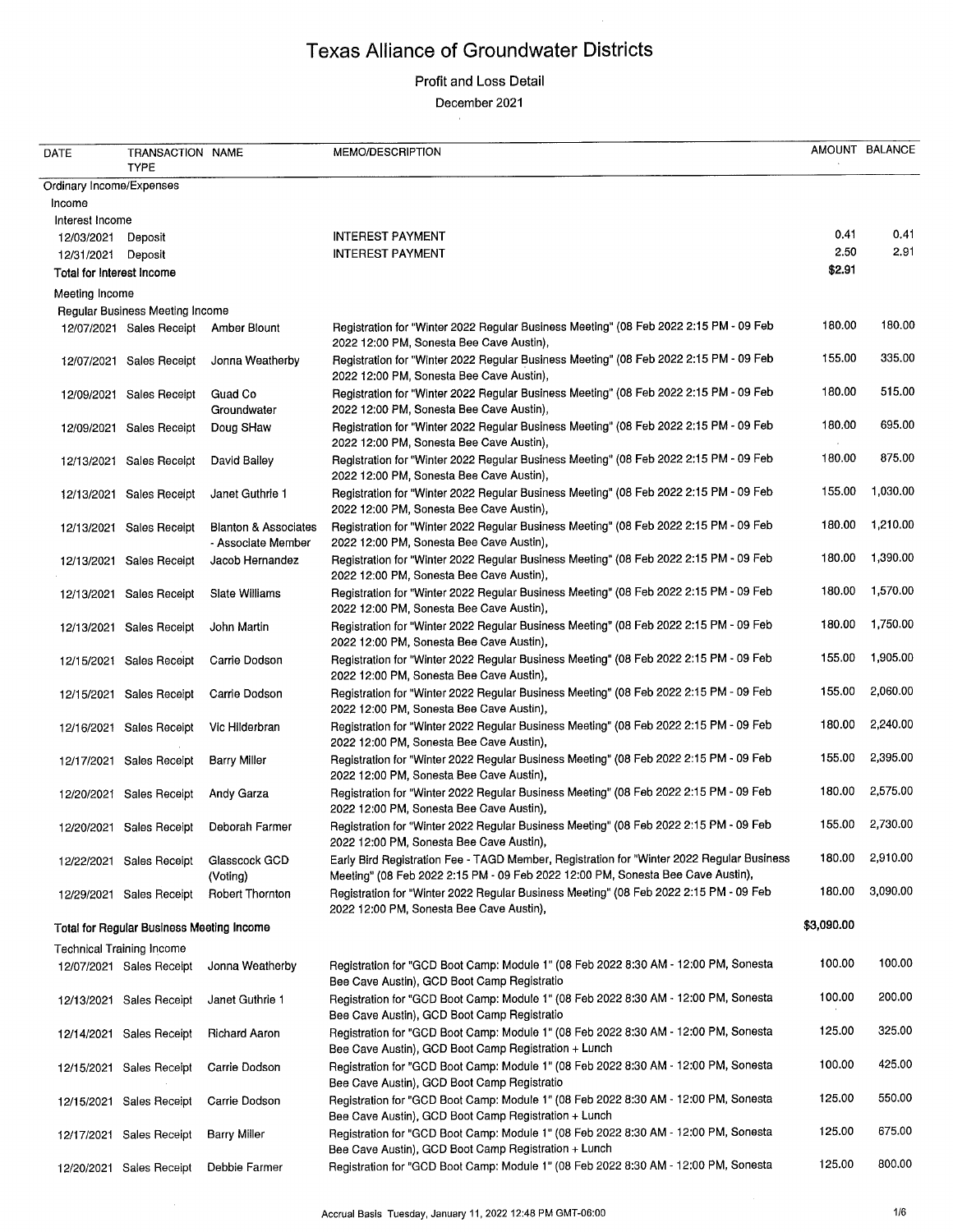#### Profit and Loss Detail

#### December 2021

| DATE                            | TRANSACTION NAME<br><b>TYPE</b>            |                                              | MEMO/DESCRIPTION                                                                                                                            |            | AMOUNT BALANCE   |
|---------------------------------|--------------------------------------------|----------------------------------------------|---------------------------------------------------------------------------------------------------------------------------------------------|------------|------------------|
|                                 |                                            |                                              | Bee Cave Austin), GCD Boot Camp Registration + Lunch                                                                                        |            |                  |
| 12/21/2021                      | <b>Sales Receipt</b>                       | <b>Britney Britten</b>                       | Registration for "GCD Boot Camp: Module 1" (08 Feb 2022 8:30 AM - 12:00 PM, Sonesta<br>Bee Cave Austin), GCD Boot Camp Registration + Lunch | 250.00     | 1,050.00         |
| 12/29/2021                      | Sales Receipt                              | <b>Robert Thornton</b>                       | Registration for "GCD Boot Camp: Module 1" (08 Feb 2022 8:30 AM - 12:00 PM, Sonesta<br>Bee Cave Austin), GCD Boot Camp Registration + Lunch | 125.00     | 1,175.00         |
|                                 | <b>Total for Technical Training Income</b> |                                              |                                                                                                                                             | \$1,175.00 |                  |
| <b>Total for Meeting Income</b> |                                            |                                              |                                                                                                                                             | \$4,265.00 |                  |
| Member Dues                     |                                            |                                              |                                                                                                                                             |            |                  |
|                                 | Membership Dues - Associates               |                                              |                                                                                                                                             |            |                  |
|                                 | 12/22/2021 Sales Receipt                   | McGinnis, Lochridge<br>& Kilgore (Associate) | Associate - annual membership dues for Large Corporation with a budget >\$1,000,000                                                         | 2,390.00   | 2,390.00         |
| 12/22/2021                      | <b>Sales Receipt</b>                       | Robby Cook<br>(Associate)                    | Associate - annual membership dues for Individual or Sole Proprietorship                                                                    | 710.00     | 3,100.00         |
| 12/22/2021                      | Sales Receipt                              | Intera, Inc.<br>(Associate)                  | Associate - annual membership dues for Large Corporation with a budget >\$1,000,000                                                         | 2,390.00   | 5,490.00         |
| 12/22/2021                      | Sales Receipt                              | Harris-Galveston<br>Coastal Sub (Non)        | Associate - annual membership dues for 501(c)(3) or Educational Institution                                                                 | 1,190.00   | 6,680.00         |
| 12/22/2021                      | Sales Receipt                              | LRE Water, LLC<br>(Associate)                | Associate - annual membership dues for Medium Corporation with budget of \$500,000 -<br>\$1,000,000                                         | 1,980.00   | 8,660.00         |
| 12/22/2021                      | Sales Receipt                              | RMBJ Geo, Inc.                               | Associate - annual membership dues for Individual or Sole Proprietorship                                                                    | 710.00     | 9,370.00         |
| 12/22/2021                      | Sales Receipt                              | <b>Robert Howard</b>                         | Associate - annual membership dues for Individual or Sole Proprietorship                                                                    |            | 710.00 10,080.00 |

 $\sim$ 

 $\frac{1}{2}$  .

 $\hat{\boldsymbol{\theta}}$ 

 $\bar{\psi}$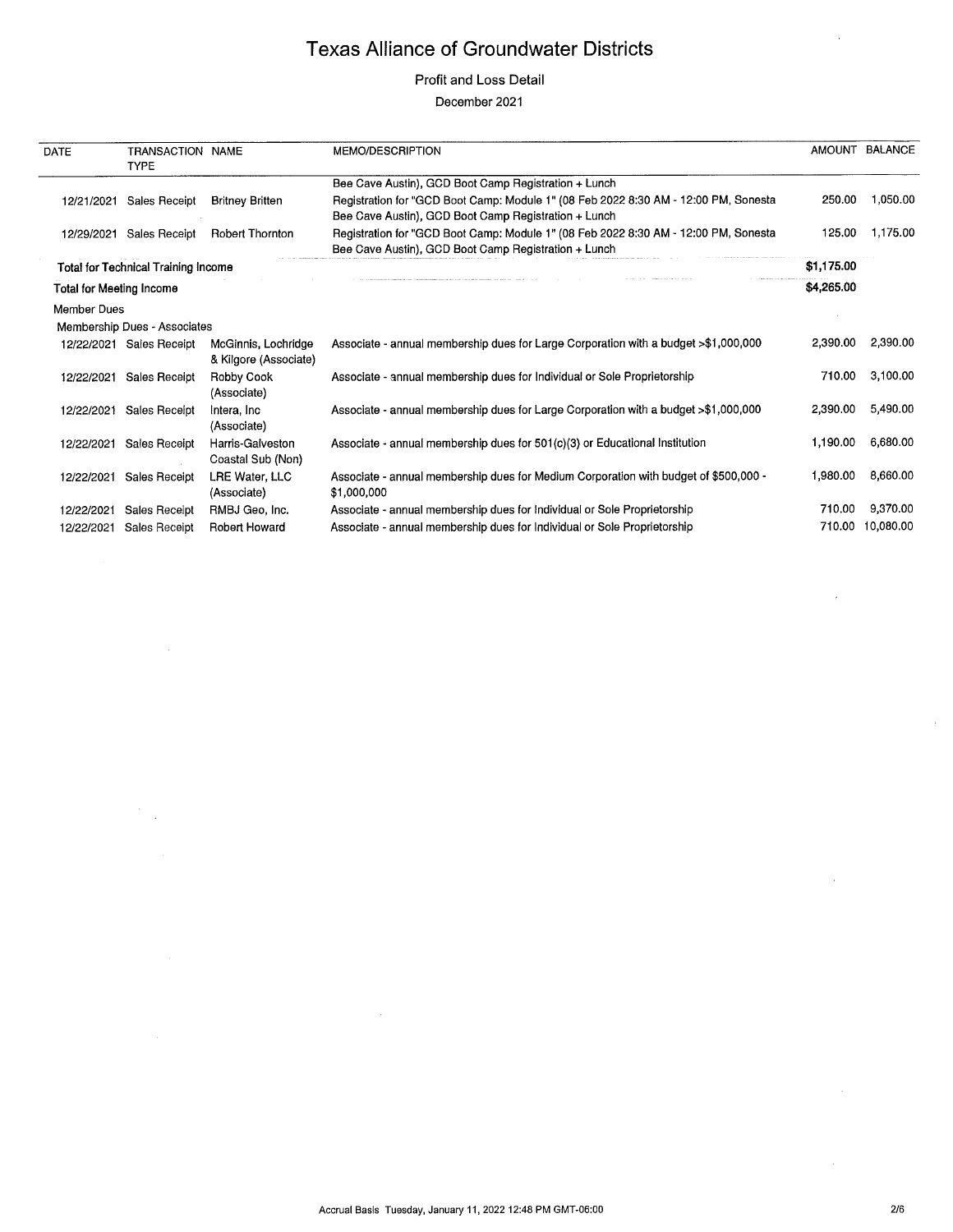### Profit and Loss Detail

December 2021

| DATE                              | TRANSACTION NAME                             |                                            | MEMO/DESCRIPTION                                                                                                                                |             | AMOUNT BALANCE |
|-----------------------------------|----------------------------------------------|--------------------------------------------|-------------------------------------------------------------------------------------------------------------------------------------------------|-------------|----------------|
|                                   | <b>TYPE</b>                                  |                                            |                                                                                                                                                 |             |                |
|                                   | Total for Membership Dues - Associates       |                                            |                                                                                                                                                 | \$10,080.00 |                |
|                                   | Membership Dues - Voting                     |                                            |                                                                                                                                                 |             |                |
|                                   | 12/22/2021 Sales Receipt                     | Coastal Plains GCD<br>(Votina)             | Annual membership dues based on annual budget \$100,000 - \$249,999                                                                             | 1,190.00    | 1,190.00       |
|                                   | 12/22/2021 Sales Receipt                     | WCD (Voting)                               | High Plains Underground Annual membership dues based on annual budget \$1,000,000 and up                                                        | 2,390.00    | 3,580.00       |
|                                   | 12/22/2021 Sales Receipt                     | Hickory UWCD #1<br>(VOTING)                | Annual membership dues based on annual budget \$500,000 - \$999,9999                                                                            | 1,980.00    | 5,560.00       |
| 12/22/2021                        | Sales Receipt                                | Panola County GCD                          | Annual membership dues based on annual budget \$250,000 - \$499,999                                                                             | 1,580.00    | 7,140.00       |
|                                   | 12/22/2021 Sales Receipt                     | (Voting)<br>Brewster County GCD -          | Annual membership dues based on annual budget \$0-\$99,999                                                                                      | 870.00      | 8,010.00       |
|                                   | 12/22/2021 Sales Receipt                     | Voting Member<br>Hays Trinity GCD          | Annual membership dues based on annual budget \$500,000 - \$999,9999                                                                            | 1,980.00    | 9,990.00       |
|                                   |                                              | (Voting)                                   |                                                                                                                                                 |             |                |
|                                   | Total for Membership Dues - Voting           |                                            |                                                                                                                                                 | \$9,990.00  |                |
| <b>Total for Member Dues</b>      |                                              |                                            |                                                                                                                                                 | \$20,070.00 |                |
| <b>Total for Income</b>           |                                              |                                            |                                                                                                                                                 | \$24,337.91 |                |
| Expenses                          |                                              |                                            |                                                                                                                                                 |             |                |
| <b>Meeting Expenses</b>           |                                              |                                            |                                                                                                                                                 |             |                |
|                                   | Regular Business Meeting Expenses            |                                            |                                                                                                                                                 |             |                |
| 12/07/2021 Expense                |                                              | PayPal                                     | Fee for PayPal Transaction                                                                                                                      | 3.57        | 3.57           |
| 12/07/2021 Expense                |                                              | PayPal                                     | Fee for PayPal Transaction                                                                                                                      | 4.07        | 7.64           |
| 12/09/2021 Expense                |                                              | PayPal                                     | Fee for PayPal Transaction                                                                                                                      | 4.07        | 11.71          |
| 12/09/2021 Expense                |                                              | PayPal                                     | Fee for PayPal Transaction                                                                                                                      | 4.07        | 15.78          |
| 12/13/2021                        | Expense                                      | PayPal                                     | Fee for PayPal Transaction                                                                                                                      | 4.07        | 19.85          |
| 12/13/2021                        | Expense                                      | PayPal                                     | Fee for PayPal Transaction                                                                                                                      | 4.07        | 23.92          |
| 12/13/2021                        | Expense                                      | PayPal                                     | Fee for PayPal Transaction                                                                                                                      | 4.07        | 27.99          |
| 12/13/2021                        | Expense                                      | PayPal                                     | Fee for PayPal Transaction                                                                                                                      | 4.07        | 32.06          |
| 12/13/2021                        | Expense                                      | PayPal                                     | Fee for PayPal Transaction                                                                                                                      | 4.07        | 36.13          |
| 12/13/2021                        | Expense                                      | PayPal                                     | Fee for PayPal Transaction                                                                                                                      | 3.57        | 39,70          |
|                                   | 12/13/2021 Sales Receipt                     | Blanton & Associates -<br>Associate Member | Sponsorship - Registration for "Winter 2022 Regular Business Meeting" (08 Feb 2022<br>2:15 PM - 09 Feb 2022 12:00 PM, Sonesta Bee Cave Austin), | -250.00     | -210.30        |
| 12/13/2021                        | Expense                                      | PayPal                                     | Fee for PayPal Transaction                                                                                                                      | 5.47        | $-204.83$      |
| 12/15/2021                        | Expense                                      | PayPal                                     | Fee for PayPal Transaction                                                                                                                      | 3.57        | -201.26        |
| 12/15/2021                        | Expense                                      | PayPal                                     | Fee for PayPal Transaction                                                                                                                      | 3.57        | $-197.69$      |
| 12/16/2021 Expense                |                                              | PayPal                                     | Fee for PayPal Transaction                                                                                                                      | 4.07        | $-193.62$      |
| 12/17/2021 Expense                |                                              | PayPal                                     | Fee for PayPal Transaction                                                                                                                      | 3.57        | $-190.05$      |
| 12/20/2021 Expense                |                                              | PayPal                                     | Fee for PayPal Transaction                                                                                                                      | 4.07        | $-185.98$      |
| 12/20/2021 Expense                |                                              | PayPal                                     | Fee for PayPal Transaction                                                                                                                      | 3.57        | $-182.41$      |
| 12/29/2021 Expense                |                                              | PayPal                                     | Fee for PayPal Transaction                                                                                                                      | 4.07        | $-178.34$      |
|                                   | Total for Regular Business Meeting Expenses  |                                            |                                                                                                                                                 | $$ -178.34$ |                |
|                                   | <b>Technical Training Expenses</b>           |                                            |                                                                                                                                                 |             |                |
| 12/07/2021 Expense                |                                              | PayPal                                     | Fee for PayPal Transaction                                                                                                                      | 2.48        | 2.48           |
| 12/13/2021 Expense                |                                              | PayPal                                     | Fee for PayPal Transaction                                                                                                                      | 2.48        | 4.96           |
| 12/14/2021 Expense                |                                              | PayPal                                     | Fee for PayPal Transaction                                                                                                                      | 2.98        | 7.94           |
| 12/15/2021                        | Expense                                      | PayPal                                     | Fee for PayPal Transaction                                                                                                                      | 2.98        | 10.92          |
| 12/15/2021                        | Expense                                      | PayPal                                     | Fee for PayPal Transaction                                                                                                                      | 2.48        | 13.40          |
| 12/17/2021                        | Expense                                      | PayPal                                     | Fee for PayPal Transaction                                                                                                                      | 2.98        | 16.38          |
| 12/20/2021                        | Expense                                      | PayPal                                     | Fee for PayPal Transaction                                                                                                                      | 2.98        | 19.36          |
|                                   |                                              |                                            |                                                                                                                                                 |             |                |
| 12/21/2021<br>12/29/2021 Expense  | Expense                                      | PayPal<br>PayPal                           | Fee for PayPal Transaction                                                                                                                      | 5.47        | 24.83          |
|                                   |                                              |                                            | Fee for PayPal Transaction                                                                                                                      | 2.98        | 27.81          |
|                                   | <b>Total for Technical Training Expenses</b> |                                            |                                                                                                                                                 | \$27.81     |                |
| <b>Total for Meeting Expenses</b> |                                              |                                            |                                                                                                                                                 | $$ -150.53$ |                |
| Office Expense                    |                                              |                                            |                                                                                                                                                 |             |                |
| Cell Phone                        |                                              |                                            |                                                                                                                                                 |             |                |
| 12/30/2021 Expense                |                                              | Gusto Reimb                                | Leah Martinsson                                                                                                                                 | 120.00      | 120,00         |

 $\bar{\mathcal{A}}$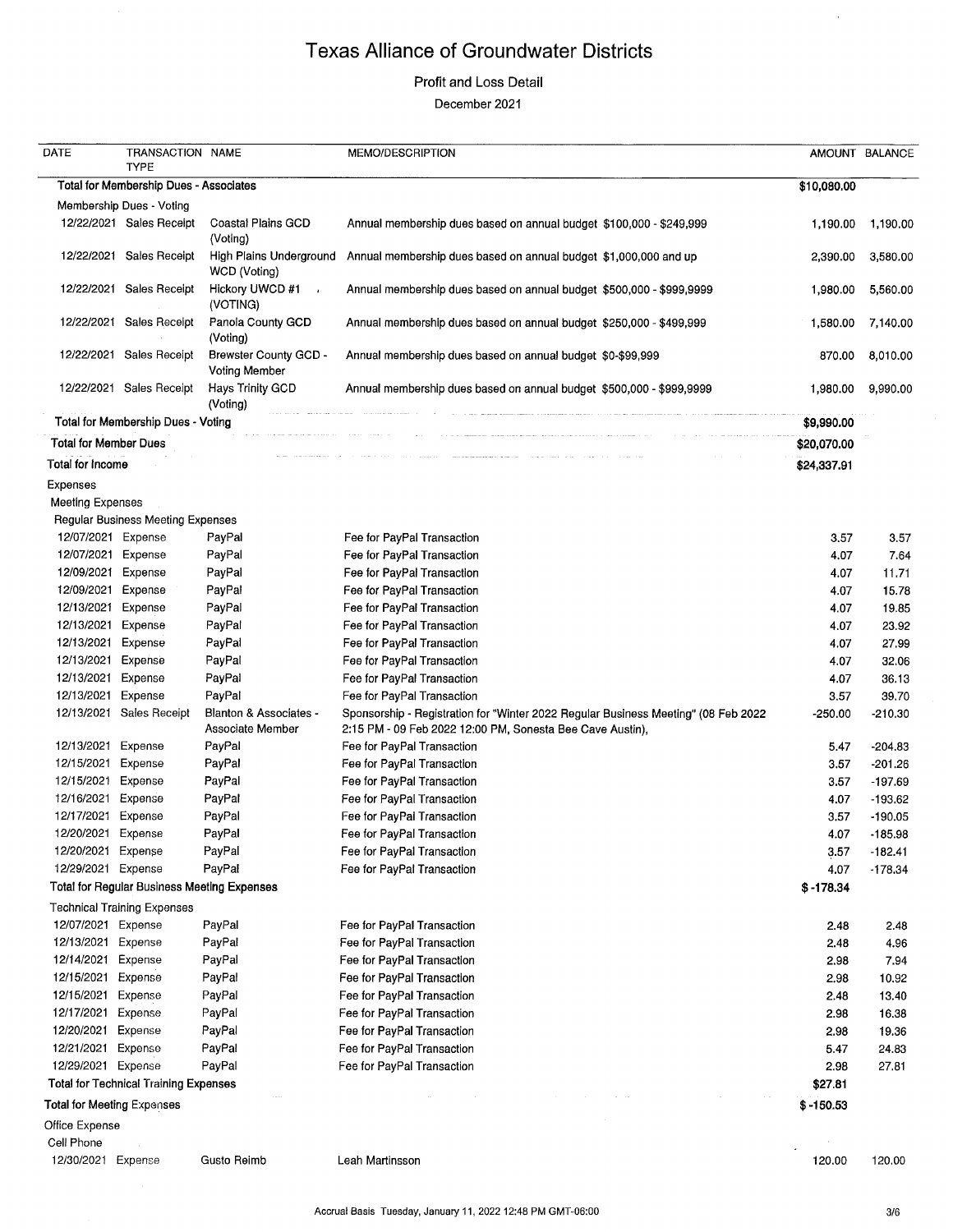$\frac{1}{\sqrt{2}}$ 

Profit and Loss Detail

December 2021

| DATE                                                     | TRANSACTION NAME<br>TYPE                                                                                                                                                                                                                                                                                                                                                                                                                                |                      | MEMO/DESCRIPTION         |                 |                    | AMOUNT BALANCE |
|----------------------------------------------------------|---------------------------------------------------------------------------------------------------------------------------------------------------------------------------------------------------------------------------------------------------------------------------------------------------------------------------------------------------------------------------------------------------------------------------------------------------------|----------------------|--------------------------|-----------------|--------------------|----------------|
| 12/30/2021 Expense<br>Total for Cell Phone               |                                                                                                                                                                                                                                                                                                                                                                                                                                                         | Gusto Reimb          | Julia Stanford           |                 | 120.00<br>\$240.00 | 240.00         |
| Office Phone<br>12/03/2021 Expense<br>12/22/2021 Expense |                                                                                                                                                                                                                                                                                                                                                                                                                                                         | LogMeln<br>OOMA, Inc | GoToMeeting<br>OOMA, INC | 888-711-6662 CA | 19.00<br>17.21     | 19.00<br>36,21 |
|                                                          |                                                                                                                                                                                                                                                                                                                                                                                                                                                         |                      |                          |                 |                    |                |
|                                                          |                                                                                                                                                                                                                                                                                                                                                                                                                                                         |                      |                          |                 |                    |                |
|                                                          |                                                                                                                                                                                                                                                                                                                                                                                                                                                         |                      |                          |                 |                    |                |
|                                                          |                                                                                                                                                                                                                                                                                                                                                                                                                                                         |                      |                          |                 |                    |                |
|                                                          |                                                                                                                                                                                                                                                                                                                                                                                                                                                         |                      |                          |                 |                    |                |
|                                                          |                                                                                                                                                                                                                                                                                                                                                                                                                                                         |                      |                          |                 |                    |                |
|                                                          |                                                                                                                                                                                                                                                                                                                                                                                                                                                         |                      |                          |                 |                    |                |
|                                                          |                                                                                                                                                                                                                                                                                                                                                                                                                                                         |                      |                          |                 |                    |                |
|                                                          |                                                                                                                                                                                                                                                                                                                                                                                                                                                         |                      |                          |                 |                    |                |
|                                                          |                                                                                                                                                                                                                                                                                                                                                                                                                                                         |                      |                          |                 |                    |                |
|                                                          |                                                                                                                                                                                                                                                                                                                                                                                                                                                         |                      |                          |                 |                    |                |
|                                                          |                                                                                                                                                                                                                                                                                                                                                                                                                                                         |                      |                          |                 |                    |                |
|                                                          |                                                                                                                                                                                                                                                                                                                                                                                                                                                         |                      |                          |                 |                    |                |
|                                                          |                                                                                                                                                                                                                                                                                                                                                                                                                                                         |                      |                          |                 |                    |                |
|                                                          | in Pol                                                                                                                                                                                                                                                                                                                                                                                                                                                  |                      |                          |                 |                    |                |
|                                                          | $\label{eq:2.1} \frac{1}{\sqrt{2}}\sum_{i=1}^n\frac{1}{\sqrt{2}}\sum_{i=1}^n\frac{1}{\sqrt{2}}\sum_{i=1}^n\frac{1}{\sqrt{2}}\sum_{i=1}^n\frac{1}{\sqrt{2}}\sum_{i=1}^n\frac{1}{\sqrt{2}}\sum_{i=1}^n\frac{1}{\sqrt{2}}\sum_{i=1}^n\frac{1}{\sqrt{2}}\sum_{i=1}^n\frac{1}{\sqrt{2}}\sum_{i=1}^n\frac{1}{\sqrt{2}}\sum_{i=1}^n\frac{1}{\sqrt{2}}\sum_{i=1}^n\frac$<br>$\mathcal{L}^{\text{max}}_{\text{max}}$ and $\mathcal{L}^{\text{max}}_{\text{max}}$ |                      |                          |                 |                    |                |
|                                                          |                                                                                                                                                                                                                                                                                                                                                                                                                                                         |                      |                          |                 |                    |                |
|                                                          |                                                                                                                                                                                                                                                                                                                                                                                                                                                         |                      |                          |                 |                    |                |
|                                                          |                                                                                                                                                                                                                                                                                                                                                                                                                                                         |                      |                          |                 |                    |                |
|                                                          |                                                                                                                                                                                                                                                                                                                                                                                                                                                         |                      |                          |                 |                    |                |
|                                                          | $\mathcal{L}^{\text{max}}_{\text{max}}$ and $\mathcal{L}^{\text{max}}_{\text{max}}$                                                                                                                                                                                                                                                                                                                                                                     |                      |                          |                 |                    |                |

 $\alpha$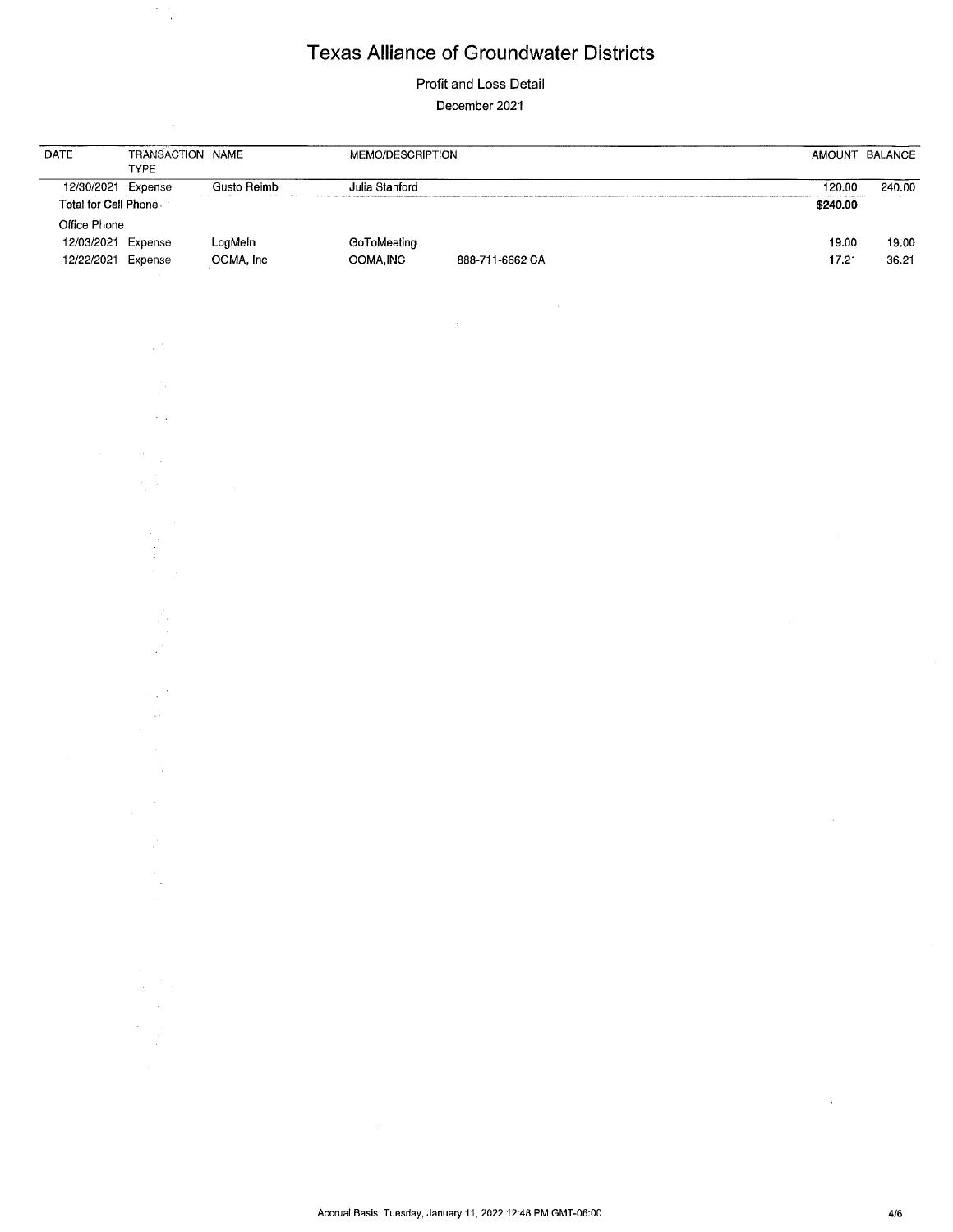# Profit and Loss Detail

December 2021

| \$36.21<br><b>Total for Office Phone</b><br>Rent<br>995.00<br>995.00<br>Dec 2021-Ck 2067<br>12/01/2021<br>Journal Entry<br>\$995.00<br><b>Total for Rent</b><br>Software<br>3.19<br>3.19<br>GOOGLE*GOOGLE STORAGE 650-2530000 CA<br>Google<br>12/13/2021<br>Expense<br>62.99<br>66.18<br>MAILCHIMP.COMGA<br>MAILCHIMP *MISC<br>Mailchimp<br>12/19/2021<br>Expense<br>68.30<br>2.12<br>GOOGLE*GOOGLE STORAGE SUPPORT.GOOGLCA<br>Google<br>Expense<br>12/19/2021<br>122.30<br>54.00<br>Book one month expense-Wild Apricot<br>Journal Entry<br>12/27/2021<br>\$122.30<br><b>Total for Software</b><br>Supplies<br>28.12<br>28.12<br>Open Meetings reference guide<br><b>Texas Association of School</b><br>12/01/2021<br>Expense<br>Board<br>27.50<br>$-0.62$<br>Open Meetings reference guide<br><b>Texas Association of School</b><br>Credit Card Credit<br>12/02/2021<br>Board<br>\$27.50<br><b>Total for Supplies</b><br><b>Website &amp; IT Services</b><br>180,54<br>180.54<br>PayPal Transaction<br>dodsonkelly@gmail.com<br>12/04/2021 Expense<br>\$180.54<br>Total for Website & IT Services<br>\$1,601.55<br>Total for Office Expense<br>Personnel<br><b>Executive Director</b><br>Health Insurance Reimburse<br>580.00<br>580.00<br>Leah Martinsson<br><b>Gusto Reimb</b><br>12/30/2021 Expense<br>\$580.00<br>Total for Health Insurance Reimburse<br>Payroll Taxes<br>605.62<br>605.62<br>Leah Martinsson<br><b>Gusto Taxes</b><br>12/30/2021 Expense<br>\$605.62<br><b>Total for Payroll Taxes</b><br>Retirement<br>475.00<br>475.00<br>211227 0010503079531 ZACH HOLLAND<br><b>DEBIT</b><br><b>WF ADVISORS</b><br><b>WF Advisors</b><br>12/27/2021 Expense<br>\$475.00<br>Total for Retirement<br>Salaries<br>7,916.67<br>7,916.67<br>Leah Martinsson<br>Gusto Payroll<br>12/30/2021 Expense<br>\$7,916.67<br><b>Total for Salaries</b><br>\$9,577.29<br><b>Total for Executive Director</b><br>Health Insurance-Group Plan<br>524.32<br>524.32<br>Dec 2021 health insur<br>12/31/2021 Journal Entry<br>\$524.32<br>Total for Health Insurance-Group Plan<br>Staff<br>Payroll Taxes<br>388.87<br>388.87<br>Julia Stanford<br><b>Gusto Taxes</b><br>12/30/2021 Expense<br>\$388.87<br>Total for Payroll Taxes<br>Retirement<br>305.00<br>305.00<br>211231 0010861609921 JULIA<br>DEBIT<br><b>WF ADVISORS</b><br><b>WF Advisors</b><br>12/31/2021 Expense<br><b>STANFORD</b><br>\$305.00<br><b>Total for Retirement</b><br>Salaries<br>5,083.33<br>5,083.33<br>Julia Stanford<br>Gusto Payroll<br>12/30/2021 Expense<br>\$5,083.33<br><b>Total for Salaries</b><br>\$5,777.20<br><b>Total for Staff</b><br>\$15,878.81<br><b>Total for Personnel</b> | DATE | TRANSACTION<br>TYPE | <b>NAME</b> | MEMO/DESCRIPTION | AMOUNT BALANCE |
|-----------------------------------------------------------------------------------------------------------------------------------------------------------------------------------------------------------------------------------------------------------------------------------------------------------------------------------------------------------------------------------------------------------------------------------------------------------------------------------------------------------------------------------------------------------------------------------------------------------------------------------------------------------------------------------------------------------------------------------------------------------------------------------------------------------------------------------------------------------------------------------------------------------------------------------------------------------------------------------------------------------------------------------------------------------------------------------------------------------------------------------------------------------------------------------------------------------------------------------------------------------------------------------------------------------------------------------------------------------------------------------------------------------------------------------------------------------------------------------------------------------------------------------------------------------------------------------------------------------------------------------------------------------------------------------------------------------------------------------------------------------------------------------------------------------------------------------------------------------------------------------------------------------------------------------------------------------------------------------------------------------------------------------------------------------------------------------------------------------------------------------------------------------------------------------------------------------------------------------------------------------------------------------------------------------------------------------------------------------------------------------------------------------------------------------------------------------------------------------------------------------------------------------------------------------------------------------------------------------------------------------------------------------------|------|---------------------|-------------|------------------|----------------|
|                                                                                                                                                                                                                                                                                                                                                                                                                                                                                                                                                                                                                                                                                                                                                                                                                                                                                                                                                                                                                                                                                                                                                                                                                                                                                                                                                                                                                                                                                                                                                                                                                                                                                                                                                                                                                                                                                                                                                                                                                                                                                                                                                                                                                                                                                                                                                                                                                                                                                                                                                                                                                                                                 |      |                     |             |                  |                |
|                                                                                                                                                                                                                                                                                                                                                                                                                                                                                                                                                                                                                                                                                                                                                                                                                                                                                                                                                                                                                                                                                                                                                                                                                                                                                                                                                                                                                                                                                                                                                                                                                                                                                                                                                                                                                                                                                                                                                                                                                                                                                                                                                                                                                                                                                                                                                                                                                                                                                                                                                                                                                                                                 |      |                     |             |                  |                |
|                                                                                                                                                                                                                                                                                                                                                                                                                                                                                                                                                                                                                                                                                                                                                                                                                                                                                                                                                                                                                                                                                                                                                                                                                                                                                                                                                                                                                                                                                                                                                                                                                                                                                                                                                                                                                                                                                                                                                                                                                                                                                                                                                                                                                                                                                                                                                                                                                                                                                                                                                                                                                                                                 |      |                     |             |                  |                |
|                                                                                                                                                                                                                                                                                                                                                                                                                                                                                                                                                                                                                                                                                                                                                                                                                                                                                                                                                                                                                                                                                                                                                                                                                                                                                                                                                                                                                                                                                                                                                                                                                                                                                                                                                                                                                                                                                                                                                                                                                                                                                                                                                                                                                                                                                                                                                                                                                                                                                                                                                                                                                                                                 |      |                     |             |                  |                |
|                                                                                                                                                                                                                                                                                                                                                                                                                                                                                                                                                                                                                                                                                                                                                                                                                                                                                                                                                                                                                                                                                                                                                                                                                                                                                                                                                                                                                                                                                                                                                                                                                                                                                                                                                                                                                                                                                                                                                                                                                                                                                                                                                                                                                                                                                                                                                                                                                                                                                                                                                                                                                                                                 |      |                     |             |                  |                |
|                                                                                                                                                                                                                                                                                                                                                                                                                                                                                                                                                                                                                                                                                                                                                                                                                                                                                                                                                                                                                                                                                                                                                                                                                                                                                                                                                                                                                                                                                                                                                                                                                                                                                                                                                                                                                                                                                                                                                                                                                                                                                                                                                                                                                                                                                                                                                                                                                                                                                                                                                                                                                                                                 |      |                     |             |                  |                |
|                                                                                                                                                                                                                                                                                                                                                                                                                                                                                                                                                                                                                                                                                                                                                                                                                                                                                                                                                                                                                                                                                                                                                                                                                                                                                                                                                                                                                                                                                                                                                                                                                                                                                                                                                                                                                                                                                                                                                                                                                                                                                                                                                                                                                                                                                                                                                                                                                                                                                                                                                                                                                                                                 |      |                     |             |                  |                |
|                                                                                                                                                                                                                                                                                                                                                                                                                                                                                                                                                                                                                                                                                                                                                                                                                                                                                                                                                                                                                                                                                                                                                                                                                                                                                                                                                                                                                                                                                                                                                                                                                                                                                                                                                                                                                                                                                                                                                                                                                                                                                                                                                                                                                                                                                                                                                                                                                                                                                                                                                                                                                                                                 |      |                     |             |                  |                |
|                                                                                                                                                                                                                                                                                                                                                                                                                                                                                                                                                                                                                                                                                                                                                                                                                                                                                                                                                                                                                                                                                                                                                                                                                                                                                                                                                                                                                                                                                                                                                                                                                                                                                                                                                                                                                                                                                                                                                                                                                                                                                                                                                                                                                                                                                                                                                                                                                                                                                                                                                                                                                                                                 |      |                     |             |                  |                |
|                                                                                                                                                                                                                                                                                                                                                                                                                                                                                                                                                                                                                                                                                                                                                                                                                                                                                                                                                                                                                                                                                                                                                                                                                                                                                                                                                                                                                                                                                                                                                                                                                                                                                                                                                                                                                                                                                                                                                                                                                                                                                                                                                                                                                                                                                                                                                                                                                                                                                                                                                                                                                                                                 |      |                     |             |                  |                |
|                                                                                                                                                                                                                                                                                                                                                                                                                                                                                                                                                                                                                                                                                                                                                                                                                                                                                                                                                                                                                                                                                                                                                                                                                                                                                                                                                                                                                                                                                                                                                                                                                                                                                                                                                                                                                                                                                                                                                                                                                                                                                                                                                                                                                                                                                                                                                                                                                                                                                                                                                                                                                                                                 |      |                     |             |                  |                |
|                                                                                                                                                                                                                                                                                                                                                                                                                                                                                                                                                                                                                                                                                                                                                                                                                                                                                                                                                                                                                                                                                                                                                                                                                                                                                                                                                                                                                                                                                                                                                                                                                                                                                                                                                                                                                                                                                                                                                                                                                                                                                                                                                                                                                                                                                                                                                                                                                                                                                                                                                                                                                                                                 |      |                     |             |                  |                |
|                                                                                                                                                                                                                                                                                                                                                                                                                                                                                                                                                                                                                                                                                                                                                                                                                                                                                                                                                                                                                                                                                                                                                                                                                                                                                                                                                                                                                                                                                                                                                                                                                                                                                                                                                                                                                                                                                                                                                                                                                                                                                                                                                                                                                                                                                                                                                                                                                                                                                                                                                                                                                                                                 |      |                     |             |                  |                |
|                                                                                                                                                                                                                                                                                                                                                                                                                                                                                                                                                                                                                                                                                                                                                                                                                                                                                                                                                                                                                                                                                                                                                                                                                                                                                                                                                                                                                                                                                                                                                                                                                                                                                                                                                                                                                                                                                                                                                                                                                                                                                                                                                                                                                                                                                                                                                                                                                                                                                                                                                                                                                                                                 |      |                     |             |                  |                |
|                                                                                                                                                                                                                                                                                                                                                                                                                                                                                                                                                                                                                                                                                                                                                                                                                                                                                                                                                                                                                                                                                                                                                                                                                                                                                                                                                                                                                                                                                                                                                                                                                                                                                                                                                                                                                                                                                                                                                                                                                                                                                                                                                                                                                                                                                                                                                                                                                                                                                                                                                                                                                                                                 |      |                     |             |                  |                |
|                                                                                                                                                                                                                                                                                                                                                                                                                                                                                                                                                                                                                                                                                                                                                                                                                                                                                                                                                                                                                                                                                                                                                                                                                                                                                                                                                                                                                                                                                                                                                                                                                                                                                                                                                                                                                                                                                                                                                                                                                                                                                                                                                                                                                                                                                                                                                                                                                                                                                                                                                                                                                                                                 |      |                     |             |                  |                |
|                                                                                                                                                                                                                                                                                                                                                                                                                                                                                                                                                                                                                                                                                                                                                                                                                                                                                                                                                                                                                                                                                                                                                                                                                                                                                                                                                                                                                                                                                                                                                                                                                                                                                                                                                                                                                                                                                                                                                                                                                                                                                                                                                                                                                                                                                                                                                                                                                                                                                                                                                                                                                                                                 |      |                     |             |                  |                |
|                                                                                                                                                                                                                                                                                                                                                                                                                                                                                                                                                                                                                                                                                                                                                                                                                                                                                                                                                                                                                                                                                                                                                                                                                                                                                                                                                                                                                                                                                                                                                                                                                                                                                                                                                                                                                                                                                                                                                                                                                                                                                                                                                                                                                                                                                                                                                                                                                                                                                                                                                                                                                                                                 |      |                     |             |                  |                |
|                                                                                                                                                                                                                                                                                                                                                                                                                                                                                                                                                                                                                                                                                                                                                                                                                                                                                                                                                                                                                                                                                                                                                                                                                                                                                                                                                                                                                                                                                                                                                                                                                                                                                                                                                                                                                                                                                                                                                                                                                                                                                                                                                                                                                                                                                                                                                                                                                                                                                                                                                                                                                                                                 |      |                     |             |                  |                |
|                                                                                                                                                                                                                                                                                                                                                                                                                                                                                                                                                                                                                                                                                                                                                                                                                                                                                                                                                                                                                                                                                                                                                                                                                                                                                                                                                                                                                                                                                                                                                                                                                                                                                                                                                                                                                                                                                                                                                                                                                                                                                                                                                                                                                                                                                                                                                                                                                                                                                                                                                                                                                                                                 |      |                     |             |                  |                |
|                                                                                                                                                                                                                                                                                                                                                                                                                                                                                                                                                                                                                                                                                                                                                                                                                                                                                                                                                                                                                                                                                                                                                                                                                                                                                                                                                                                                                                                                                                                                                                                                                                                                                                                                                                                                                                                                                                                                                                                                                                                                                                                                                                                                                                                                                                                                                                                                                                                                                                                                                                                                                                                                 |      |                     |             |                  |                |
|                                                                                                                                                                                                                                                                                                                                                                                                                                                                                                                                                                                                                                                                                                                                                                                                                                                                                                                                                                                                                                                                                                                                                                                                                                                                                                                                                                                                                                                                                                                                                                                                                                                                                                                                                                                                                                                                                                                                                                                                                                                                                                                                                                                                                                                                                                                                                                                                                                                                                                                                                                                                                                                                 |      |                     |             |                  |                |
|                                                                                                                                                                                                                                                                                                                                                                                                                                                                                                                                                                                                                                                                                                                                                                                                                                                                                                                                                                                                                                                                                                                                                                                                                                                                                                                                                                                                                                                                                                                                                                                                                                                                                                                                                                                                                                                                                                                                                                                                                                                                                                                                                                                                                                                                                                                                                                                                                                                                                                                                                                                                                                                                 |      |                     |             |                  |                |
|                                                                                                                                                                                                                                                                                                                                                                                                                                                                                                                                                                                                                                                                                                                                                                                                                                                                                                                                                                                                                                                                                                                                                                                                                                                                                                                                                                                                                                                                                                                                                                                                                                                                                                                                                                                                                                                                                                                                                                                                                                                                                                                                                                                                                                                                                                                                                                                                                                                                                                                                                                                                                                                                 |      |                     |             |                  |                |
|                                                                                                                                                                                                                                                                                                                                                                                                                                                                                                                                                                                                                                                                                                                                                                                                                                                                                                                                                                                                                                                                                                                                                                                                                                                                                                                                                                                                                                                                                                                                                                                                                                                                                                                                                                                                                                                                                                                                                                                                                                                                                                                                                                                                                                                                                                                                                                                                                                                                                                                                                                                                                                                                 |      |                     |             |                  |                |
|                                                                                                                                                                                                                                                                                                                                                                                                                                                                                                                                                                                                                                                                                                                                                                                                                                                                                                                                                                                                                                                                                                                                                                                                                                                                                                                                                                                                                                                                                                                                                                                                                                                                                                                                                                                                                                                                                                                                                                                                                                                                                                                                                                                                                                                                                                                                                                                                                                                                                                                                                                                                                                                                 |      |                     |             |                  |                |
|                                                                                                                                                                                                                                                                                                                                                                                                                                                                                                                                                                                                                                                                                                                                                                                                                                                                                                                                                                                                                                                                                                                                                                                                                                                                                                                                                                                                                                                                                                                                                                                                                                                                                                                                                                                                                                                                                                                                                                                                                                                                                                                                                                                                                                                                                                                                                                                                                                                                                                                                                                                                                                                                 |      |                     |             |                  |                |
|                                                                                                                                                                                                                                                                                                                                                                                                                                                                                                                                                                                                                                                                                                                                                                                                                                                                                                                                                                                                                                                                                                                                                                                                                                                                                                                                                                                                                                                                                                                                                                                                                                                                                                                                                                                                                                                                                                                                                                                                                                                                                                                                                                                                                                                                                                                                                                                                                                                                                                                                                                                                                                                                 |      |                     |             |                  |                |
|                                                                                                                                                                                                                                                                                                                                                                                                                                                                                                                                                                                                                                                                                                                                                                                                                                                                                                                                                                                                                                                                                                                                                                                                                                                                                                                                                                                                                                                                                                                                                                                                                                                                                                                                                                                                                                                                                                                                                                                                                                                                                                                                                                                                                                                                                                                                                                                                                                                                                                                                                                                                                                                                 |      |                     |             |                  |                |
|                                                                                                                                                                                                                                                                                                                                                                                                                                                                                                                                                                                                                                                                                                                                                                                                                                                                                                                                                                                                                                                                                                                                                                                                                                                                                                                                                                                                                                                                                                                                                                                                                                                                                                                                                                                                                                                                                                                                                                                                                                                                                                                                                                                                                                                                                                                                                                                                                                                                                                                                                                                                                                                                 |      |                     |             |                  |                |
|                                                                                                                                                                                                                                                                                                                                                                                                                                                                                                                                                                                                                                                                                                                                                                                                                                                                                                                                                                                                                                                                                                                                                                                                                                                                                                                                                                                                                                                                                                                                                                                                                                                                                                                                                                                                                                                                                                                                                                                                                                                                                                                                                                                                                                                                                                                                                                                                                                                                                                                                                                                                                                                                 |      |                     |             |                  |                |
|                                                                                                                                                                                                                                                                                                                                                                                                                                                                                                                                                                                                                                                                                                                                                                                                                                                                                                                                                                                                                                                                                                                                                                                                                                                                                                                                                                                                                                                                                                                                                                                                                                                                                                                                                                                                                                                                                                                                                                                                                                                                                                                                                                                                                                                                                                                                                                                                                                                                                                                                                                                                                                                                 |      |                     |             |                  |                |
|                                                                                                                                                                                                                                                                                                                                                                                                                                                                                                                                                                                                                                                                                                                                                                                                                                                                                                                                                                                                                                                                                                                                                                                                                                                                                                                                                                                                                                                                                                                                                                                                                                                                                                                                                                                                                                                                                                                                                                                                                                                                                                                                                                                                                                                                                                                                                                                                                                                                                                                                                                                                                                                                 |      |                     |             |                  |                |
|                                                                                                                                                                                                                                                                                                                                                                                                                                                                                                                                                                                                                                                                                                                                                                                                                                                                                                                                                                                                                                                                                                                                                                                                                                                                                                                                                                                                                                                                                                                                                                                                                                                                                                                                                                                                                                                                                                                                                                                                                                                                                                                                                                                                                                                                                                                                                                                                                                                                                                                                                                                                                                                                 |      |                     |             |                  |                |
|                                                                                                                                                                                                                                                                                                                                                                                                                                                                                                                                                                                                                                                                                                                                                                                                                                                                                                                                                                                                                                                                                                                                                                                                                                                                                                                                                                                                                                                                                                                                                                                                                                                                                                                                                                                                                                                                                                                                                                                                                                                                                                                                                                                                                                                                                                                                                                                                                                                                                                                                                                                                                                                                 |      |                     |             |                  |                |
|                                                                                                                                                                                                                                                                                                                                                                                                                                                                                                                                                                                                                                                                                                                                                                                                                                                                                                                                                                                                                                                                                                                                                                                                                                                                                                                                                                                                                                                                                                                                                                                                                                                                                                                                                                                                                                                                                                                                                                                                                                                                                                                                                                                                                                                                                                                                                                                                                                                                                                                                                                                                                                                                 |      |                     |             |                  |                |
|                                                                                                                                                                                                                                                                                                                                                                                                                                                                                                                                                                                                                                                                                                                                                                                                                                                                                                                                                                                                                                                                                                                                                                                                                                                                                                                                                                                                                                                                                                                                                                                                                                                                                                                                                                                                                                                                                                                                                                                                                                                                                                                                                                                                                                                                                                                                                                                                                                                                                                                                                                                                                                                                 |      |                     |             |                  |                |
|                                                                                                                                                                                                                                                                                                                                                                                                                                                                                                                                                                                                                                                                                                                                                                                                                                                                                                                                                                                                                                                                                                                                                                                                                                                                                                                                                                                                                                                                                                                                                                                                                                                                                                                                                                                                                                                                                                                                                                                                                                                                                                                                                                                                                                                                                                                                                                                                                                                                                                                                                                                                                                                                 |      |                     |             |                  |                |
|                                                                                                                                                                                                                                                                                                                                                                                                                                                                                                                                                                                                                                                                                                                                                                                                                                                                                                                                                                                                                                                                                                                                                                                                                                                                                                                                                                                                                                                                                                                                                                                                                                                                                                                                                                                                                                                                                                                                                                                                                                                                                                                                                                                                                                                                                                                                                                                                                                                                                                                                                                                                                                                                 |      |                     |             |                  |                |
|                                                                                                                                                                                                                                                                                                                                                                                                                                                                                                                                                                                                                                                                                                                                                                                                                                                                                                                                                                                                                                                                                                                                                                                                                                                                                                                                                                                                                                                                                                                                                                                                                                                                                                                                                                                                                                                                                                                                                                                                                                                                                                                                                                                                                                                                                                                                                                                                                                                                                                                                                                                                                                                                 |      |                     |             |                  |                |
|                                                                                                                                                                                                                                                                                                                                                                                                                                                                                                                                                                                                                                                                                                                                                                                                                                                                                                                                                                                                                                                                                                                                                                                                                                                                                                                                                                                                                                                                                                                                                                                                                                                                                                                                                                                                                                                                                                                                                                                                                                                                                                                                                                                                                                                                                                                                                                                                                                                                                                                                                                                                                                                                 |      |                     |             |                  |                |
|                                                                                                                                                                                                                                                                                                                                                                                                                                                                                                                                                                                                                                                                                                                                                                                                                                                                                                                                                                                                                                                                                                                                                                                                                                                                                                                                                                                                                                                                                                                                                                                                                                                                                                                                                                                                                                                                                                                                                                                                                                                                                                                                                                                                                                                                                                                                                                                                                                                                                                                                                                                                                                                                 |      |                     |             |                  |                |
|                                                                                                                                                                                                                                                                                                                                                                                                                                                                                                                                                                                                                                                                                                                                                                                                                                                                                                                                                                                                                                                                                                                                                                                                                                                                                                                                                                                                                                                                                                                                                                                                                                                                                                                                                                                                                                                                                                                                                                                                                                                                                                                                                                                                                                                                                                                                                                                                                                                                                                                                                                                                                                                                 |      |                     |             |                  |                |
|                                                                                                                                                                                                                                                                                                                                                                                                                                                                                                                                                                                                                                                                                                                                                                                                                                                                                                                                                                                                                                                                                                                                                                                                                                                                                                                                                                                                                                                                                                                                                                                                                                                                                                                                                                                                                                                                                                                                                                                                                                                                                                                                                                                                                                                                                                                                                                                                                                                                                                                                                                                                                                                                 |      |                     |             |                  |                |
|                                                                                                                                                                                                                                                                                                                                                                                                                                                                                                                                                                                                                                                                                                                                                                                                                                                                                                                                                                                                                                                                                                                                                                                                                                                                                                                                                                                                                                                                                                                                                                                                                                                                                                                                                                                                                                                                                                                                                                                                                                                                                                                                                                                                                                                                                                                                                                                                                                                                                                                                                                                                                                                                 |      |                     |             |                  |                |
|                                                                                                                                                                                                                                                                                                                                                                                                                                                                                                                                                                                                                                                                                                                                                                                                                                                                                                                                                                                                                                                                                                                                                                                                                                                                                                                                                                                                                                                                                                                                                                                                                                                                                                                                                                                                                                                                                                                                                                                                                                                                                                                                                                                                                                                                                                                                                                                                                                                                                                                                                                                                                                                                 |      |                     |             |                  |                |
|                                                                                                                                                                                                                                                                                                                                                                                                                                                                                                                                                                                                                                                                                                                                                                                                                                                                                                                                                                                                                                                                                                                                                                                                                                                                                                                                                                                                                                                                                                                                                                                                                                                                                                                                                                                                                                                                                                                                                                                                                                                                                                                                                                                                                                                                                                                                                                                                                                                                                                                                                                                                                                                                 |      |                     |             |                  |                |
|                                                                                                                                                                                                                                                                                                                                                                                                                                                                                                                                                                                                                                                                                                                                                                                                                                                                                                                                                                                                                                                                                                                                                                                                                                                                                                                                                                                                                                                                                                                                                                                                                                                                                                                                                                                                                                                                                                                                                                                                                                                                                                                                                                                                                                                                                                                                                                                                                                                                                                                                                                                                                                                                 |      |                     |             |                  |                |

 $\bar{\nu}$